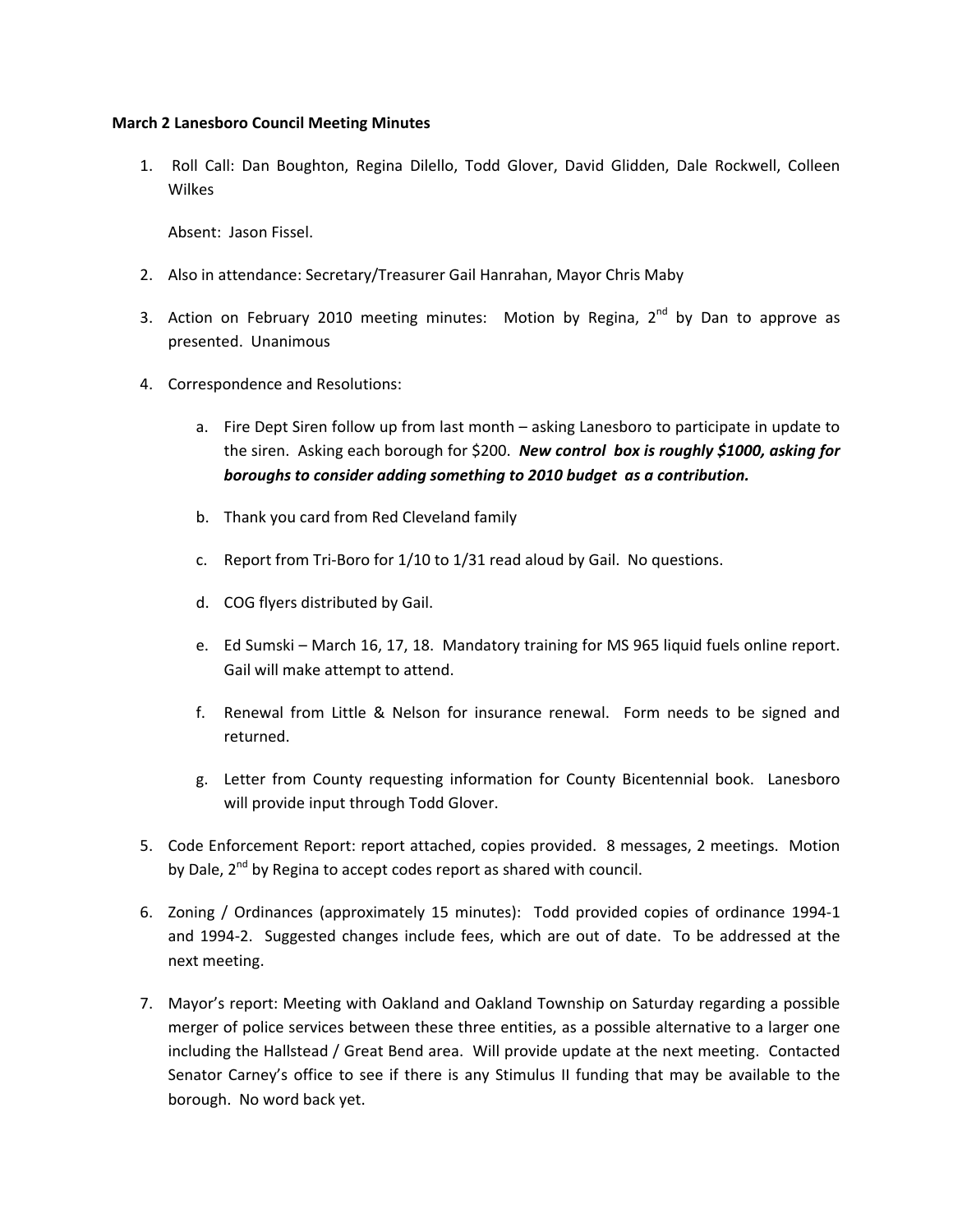- 8. Police report:
	- a. 54.5 hours for the month, including no hours for Thompson and 2.5 in Oakland. Most of the incidents were in Oakland.
	- b. Mandatory updates class postponed because of the weather.
	- c. Car damage hole is small, and can be covered with reflective tape. Gail can get a piece – Jon will put it on when it arrives.
- 9. Streets / refuse committee:
	- a. Chain estimate \$659.95. Dan is getting another estimate from somewhere else, and also getting an estimate from Chuck on putting it on.
	- b. New employee for garbage truck letter rec'd from Jordan Boerner. Jordan is 18, working at Schneider's Market part time. References provided, active member of fire department. After discussion, motion to hire Jordan by Colleen, 2<sup>nd</sup> by David at the rate of pay of \$8.25/hr. Unanimous approval on roll call vote.
- 10. Parks & recreation committee:
	- a. Nothing going on.
- 11. Community Center:
	- a. \$250 income this month. New dishcloths and utensils donated by Regina.
	- b. Contract distributed, ready to be discussed. Todd, Regina, and Colleen will review and make changes.
	- c. Balance of \$1,820 in account. Fuel bill is \$652.
	- d. Outside bulbs in the back corners are out. Todd spoke with Dunn Electric. There are 2 types of bulbs the lights use. The cause could either be the bulb or the ballast. If it is the bulbs, they bulbs will be removed until they can be replaced so as not to ruin the ballast.
- 12. Bill review:
	- a. Gail provided list. Motion by Colleen to approve bills as presented.  $2^{nd}$  by Regina. Unanimous.
- 13. Old business discussed throughout the meeting.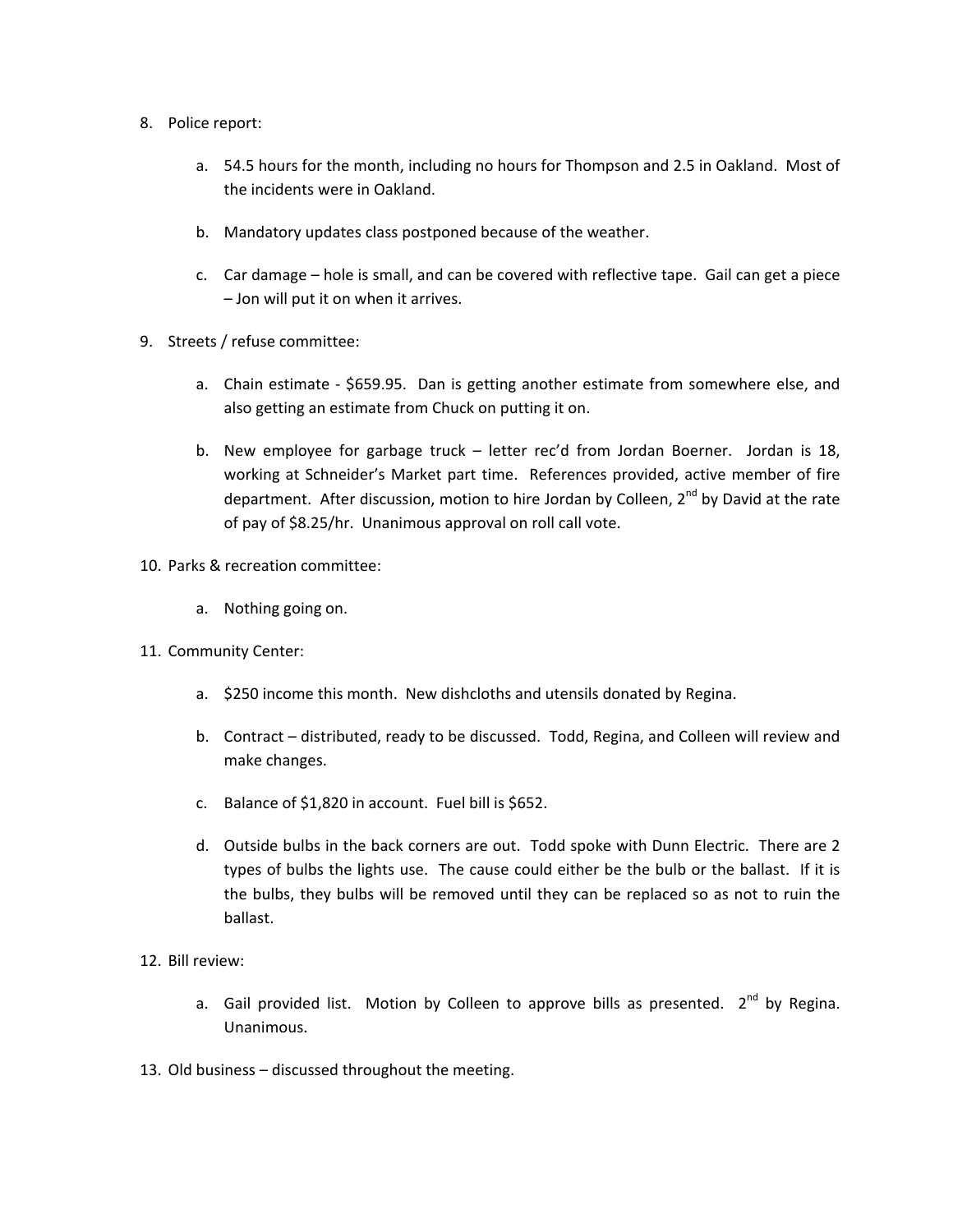## 14. New Business:

- a. Investigation by US Dept of Labor for issues relating to labor laws. Nearly completed, the investigation will be completed within the next 30 days. A fine is forthcoming.
- b. Snow removal around hydrants Dan will clean out any hydrants that have not been shoveled out.
- c. Multiple lights out Chris will contact Penelec with a list.
- d. Colleen asked if Shane had reviewed the loose tarp at Mireider's. Todd noted there is a complaint form to fill out.
- e. Dan motion by Dan to have Gail pursue delinguent accounts.  $2<sup>nd</sup>$  by David. Unanimously approved. 21 accounts are in delinquency.
- 15. Persons requesting time on the agenda:
- 16. Visitors (borough residents): Troop 81 Webelos Scout Pack members Justin Belvedere, Robert Burns, Shaun Anderson, Chad Lee, Edward Wilber, Travis Rockwell, Aiden Rockwell, Lanesboro residents Sandy & Jerry Benson, Cora Cameron
	- a. Justin Belvedere Why do we have these meetings? Todd to discuss how to run / govern the town, making sure that people are safe.
	- b. Travis Rockwell how often do you meet? Todd once a month,  $1^{st}$  Tuesday. Sometimes special meetings are needed.
	- c. Chad Lee do you help animals? Chris yes, we have a small kennel to house strays until the owners or the Humane Society can pick them up.
	- d. Aiden Rockwell why do we have be here? Todd we have to represent the people in Lanesboro to make sure that things are run smoothly and nobody causes trouble.
	- e. Robert Burns what was the biggest dog you ever caught, and did anyone get hurt in the 2006 flood? Chris – it was a St. Bernard / Rot mix. Colleen – no one got hurt.
- 17. Executive Session
- 18. Meeting closed, but not adjourned. Will reconvene on Saturday, April 19
- 19. April 19 minutes:
- 20. Unsigned handwritten resignation letter read by Maby from Patton Wiedow. The letter was accompanied by his badge and keys (Lanesboro owned armored vest not returned). Motion by